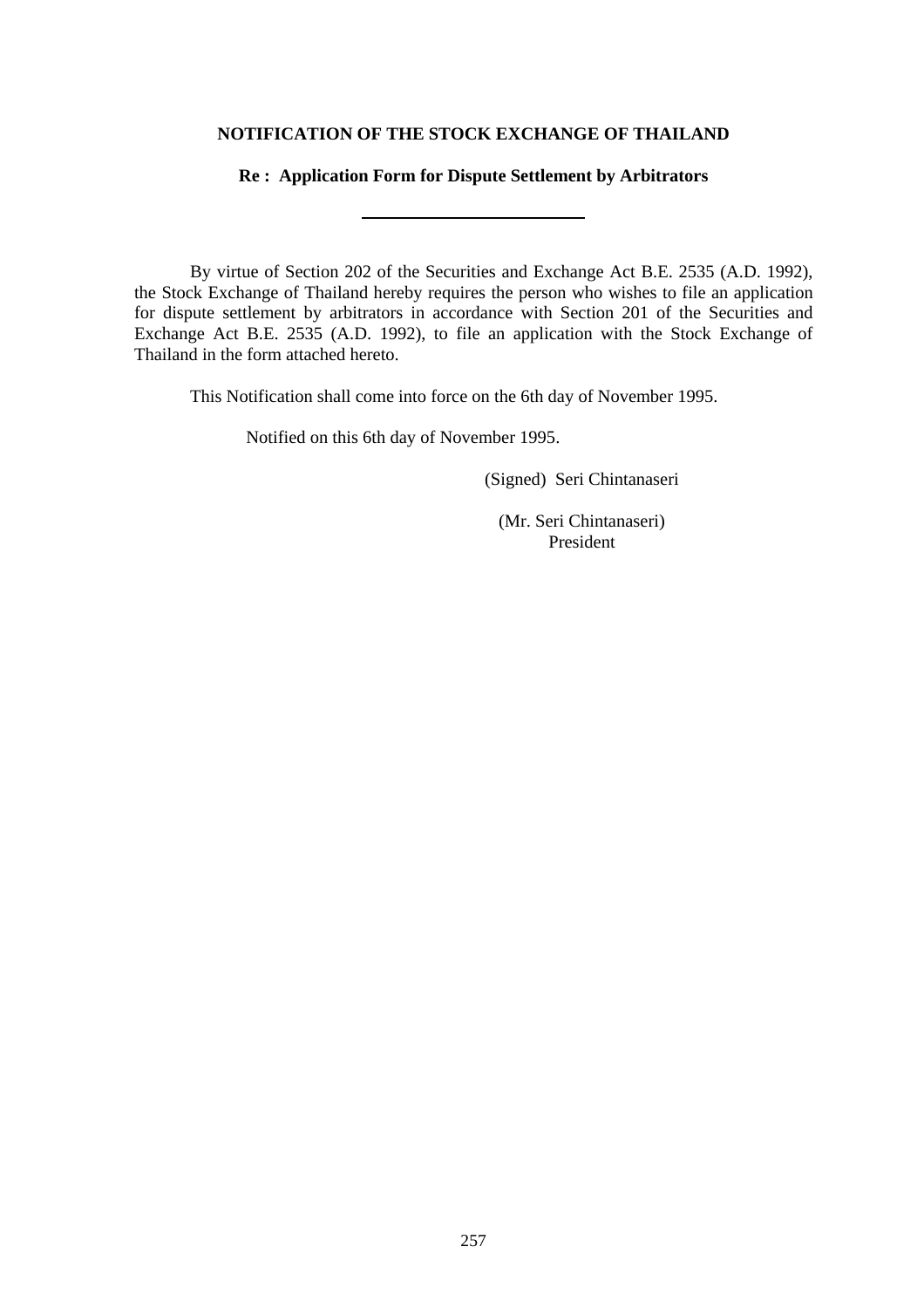# **ARBITRAL PROCEDURES**

 In order that arbitral dispute settlement proceedings may be carried out in an organized and proper manner, the Stock Exchange of Thailand deems it appropriate to prescribe the arbitral procedures as follows:

**1.** In these procedures:

"Exchange" means the Stock Exchange of Thailand.

"applicant" means a party who files the application for settlement by arbitrators.

## **CHAPTER 1**

#### **Filing Application**

**2.** On filing an application, the applicant shall deposit the administrative costs and arbitrator's fees with the Exchange.

**3.** Upon receiving the application, the Exchange will forward a copy of the application and supporting documents thereto to the opposing party so that such party may file an objection in the form prescribed by the Exchange and to advise such party to appoint an arbitrator in writing.

**4.** When the opposing party receives the copy of the application it shall file an objection and a counter claim (if any) with the Exchange within 15 days and submit a letter appointing the arbitrator and the arbitrator's letter of acceptance within 30 days after receipt of the copy of the application.

**5.** Upon receiving the objection from the opposing party under Clause 4, the Exchange will forward the copy of the objection and supporting documents thereto to the applicant and instruct the applicant in writing to appoint an arbitrator.

**6.** When the applicant has been notified according to Clause 5, it shall submit a letter appointing the arbitrator and the arbitrator's letter of acceptance to the Exchange within 15 days after receipt of the notice.

**7.** The filing of the objection or the appointment of arbitrators of any party shall be done within the period prescribed by the Exchange. If any party fails do so within such period, the Exchange may return the application to the applicant and dispose the case of the parties.

**8.** For the purpose of interpretation in these procedures, the service of the pleadings, notices and any other documents shall be deemed complete when the parties or their representatives have received the same in person or when the same is delivered to the domicile, business address or the most recently known residence or business address of the recipient.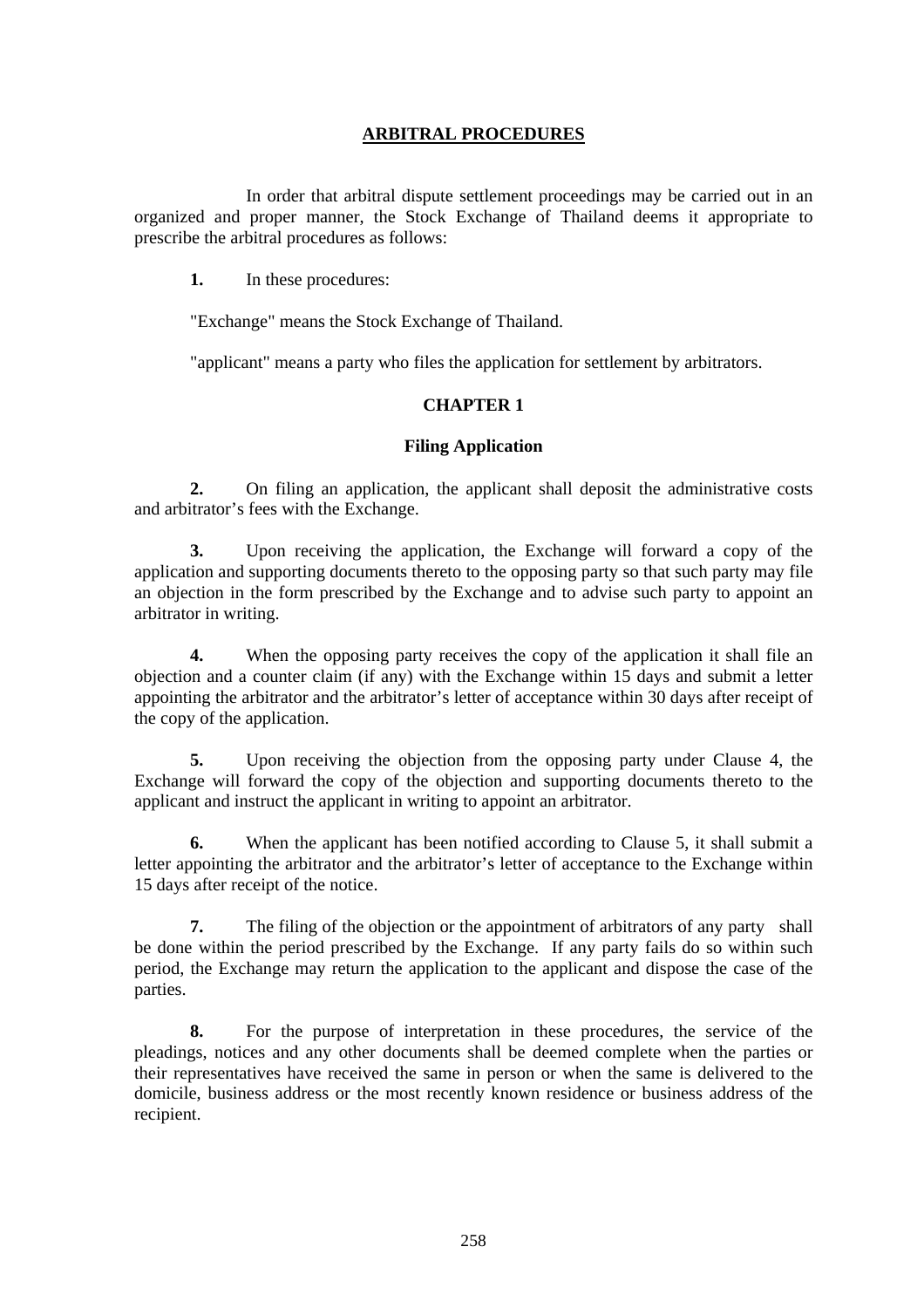The Exchange shall make any delivery required under these procedures by answer back registered mail or other appropriate means.

**9.** The Exchange may extend the periods prescribed in this Chapter when it deems appropriate or when any party reasonably requests.

### **CHAPTER 2**

#### **The Hearing**

**10.** When the arbitrators have been appointed, the Exchange will determine the time and place of the first hearing. The time and place of any succeeding hearing shall be determined by the arbitrators.

**11.** The arbitrators have the authority to proceed the hearing as appropriate, taking into account the principle of justice and allowing the parties to present facts to support their claims as much as possible.

The disputing parties may appoint representatives or other persons to assist in the arbitration proceedings by written notice to the Exchange giving names and addresses of such representatives or assistants.

**12.** Unless agreed otherwise by the parties, the procedures for examination of evidence and witnesses shall be as follows:

 (1) The parties shall file documentary evidences to support their claims with the arbitrators on the first day of the hearing. Where appropriate the arbitrators may order the parties to file any other documents relating to the dispute.

(2) The arbitrators shall examine the witnesses, make a summary note of the testimony and procure signatures of the witnesses thereon as evidence and kept in the file.

(3) The arbitrators may also allow officials appointed by the Exchange to help record the testimonies.

**13.** Any party who asserts a claim has the duty to produce evidence in support of its claim.

**14.** The arbitrators may request any expert to give his opinion, in which case the parties shall divulge any relevant facts as the expert may inquire of.

On receiving the opinion from the expert, the Exchange shall inform the parties of the details of such opinion. The parties may file a motion to question the expert and, if the arbitrators permit, the procedures for examination of evidence and witnesses in Clause 12 shall apply *mutatis mutandis.*

**15.** The arbitrators may order adjournment of the hearing when they deem appropriate or when any party reasonably requests.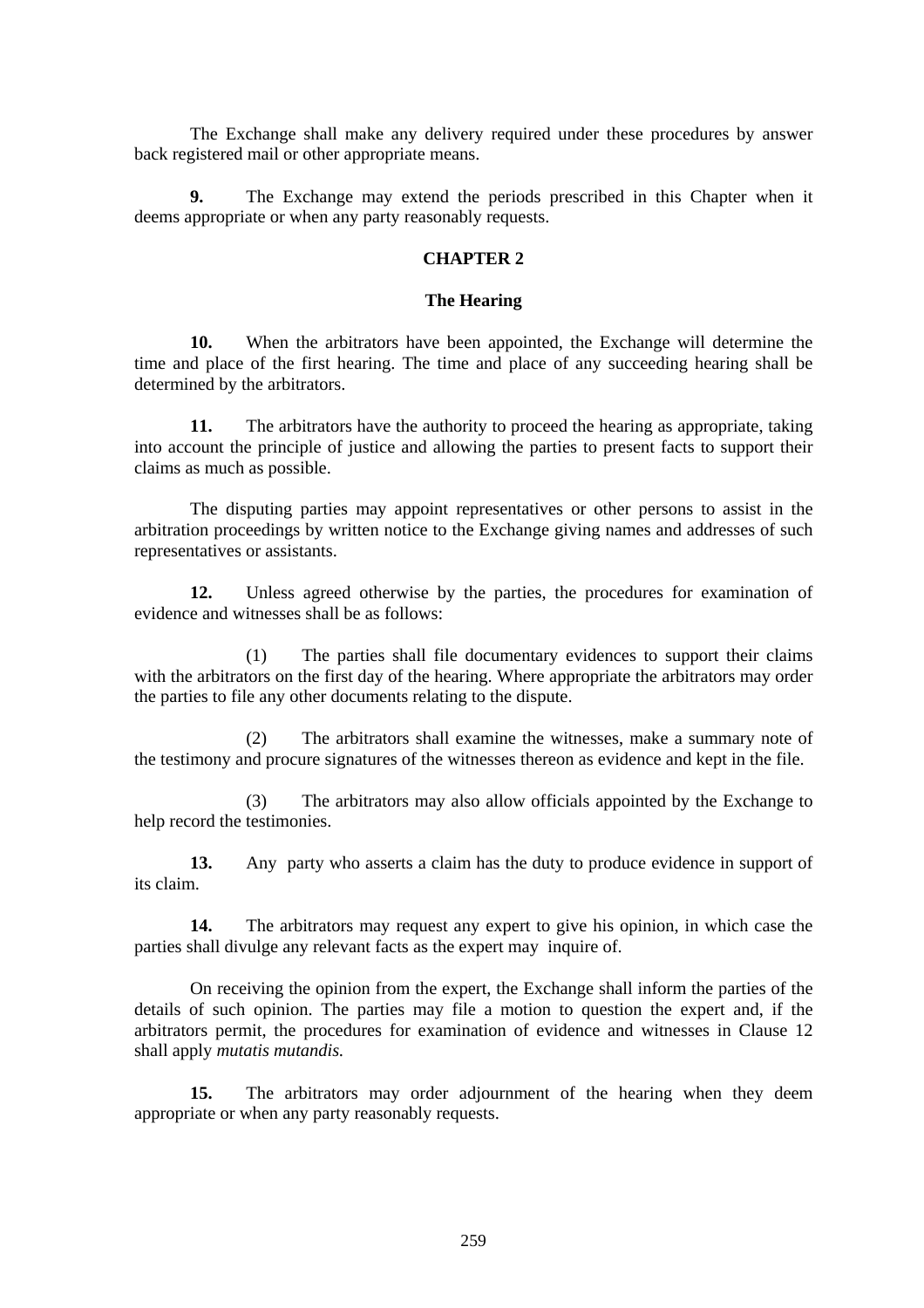**16.** If any party fails to appear at any scheduled hearing, the arbitrators may at their discretion proceed with the hearing and give an award in absence of the defaulting party.

**17.** Before giving an award, the arbitrators may order further hearings when they deem appropriate or when any party reasonably requests.

#### **CHAPTER 3**

## **The Arbitral Award**

**18.** The arbitral award shall be decided by a majority vote.

The award must be made within 180 days after the appointment of the last arbitrator, unless otherwise agreed by the parties.

**19.** The award shall be made in writing, signed by the arbitrators, clearly stipulating the reasoning for the award and the copy thereof shall be given to the parties.

**20.** The arbitrators shall not give the award beyond the authority vested in them by the arbitration agreement or the claims of the parties, except where the award is made in accordance with an agreement or compromise between the parties.

**21.** The award shall be final and shall bind the parties on receipt of the copy thereof by the parties.

The arbitrators and the Exchange shall not disclose the award to the public except with consent of the parties.

**22.** If there is any minor mistake or error in the award, the arbitrators may correct it where appropriate or as requested by any party.

**23.** If there is any reasonable question in connection with any statement in the award, within 15 days after receiving the copy of the award, the parties may request the arbitrators to interpret such statement. The interpretation shall be deemed as a part of the award and shall be proceeded as giving the award.

**24.** If any party considers that no material issue has been settled, within 15 days after receiving the copy of the award, it may request the arbitrators to give an additional award in respect thereof.

In case where the arbitrators agree to the request made under the preceding paragraph, they shall give the award in respect of that issue within 30 days after receiving the request from the party.

Where the arbitrators determine that to give additional award is impractical without additional hearing, it may order the disputing parties to bring in additional evidence and witnesses. In any event, the arbitrators shall give the additional award within 60 days after receiving the request made by the party.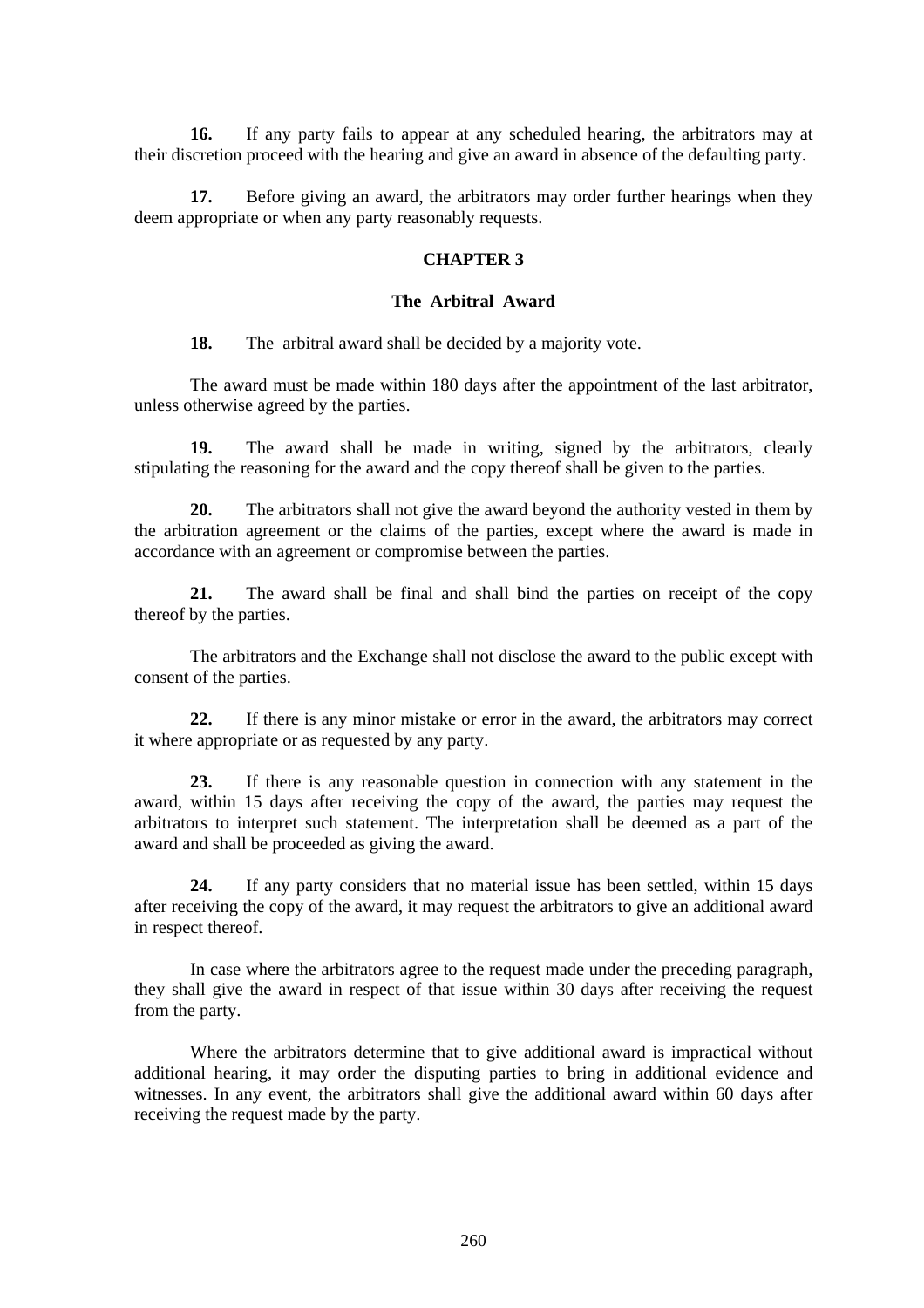## **CHAPTER 4**

#### **Conciliation**

**25.** If any party deems it appropriate to take a conciliation prior to the arbitration proceedings, it may proceed as follows:

(1) The party shall serve a notice to the other party proposing to first settle the dispute by conciliation.

(2) The mediation proceedings shall commence when the other disputing party has accepted the proposal to settle the dispute by conciliation. Such acceptance shall be made in writing.

(3) If the party proposing the conciliation has not received the acceptance from the other party within 15 days after receipt of the proposal by the other party or within the time specified in the proposal, it shall be deemed that the other party rejects such proposal and that such proposal is dropped.

**26.** During the conciliation proceedings, the Exchange may temporarily suspend any action under these procedures.

**27.** When the conciliation is sought, the parties shall jointly appoint a conciliator.

**28.** After appointment of the conciliator, each party shall submit its case in writing to the conciliator demonstrating the nature and issue of the dispute, a copy of which shall be sent to the other party.

**29.** The conciliator is entitled to request any additional fact from any party as he deems appropriate.

**30.** In the conciliation proceedings, the mediator shall apply the principle of justice taking into account the rights and obligations of the parties, commercial usage and other relevant circumstances including past practice between the parties.

**31.** If necessary and on application by any party, the conciliator may allow such party to introduce witnesses, provided that the principle of speedy conciliation is taken into account.

**32.** After the parties agree to a compromise, the mediator shall draft a compromise agreement and the procure their signatures on such agreement.

**33.** The conciliation proceedings shall terminate when:

- (1) the parties sign the compromise agreement;
- (2) the conciliator deems it futile to continue the conciliation proceedings ;

(3) any party deems it appropriate to end the conciliation proceedings and serves a notice to the other party to such effect.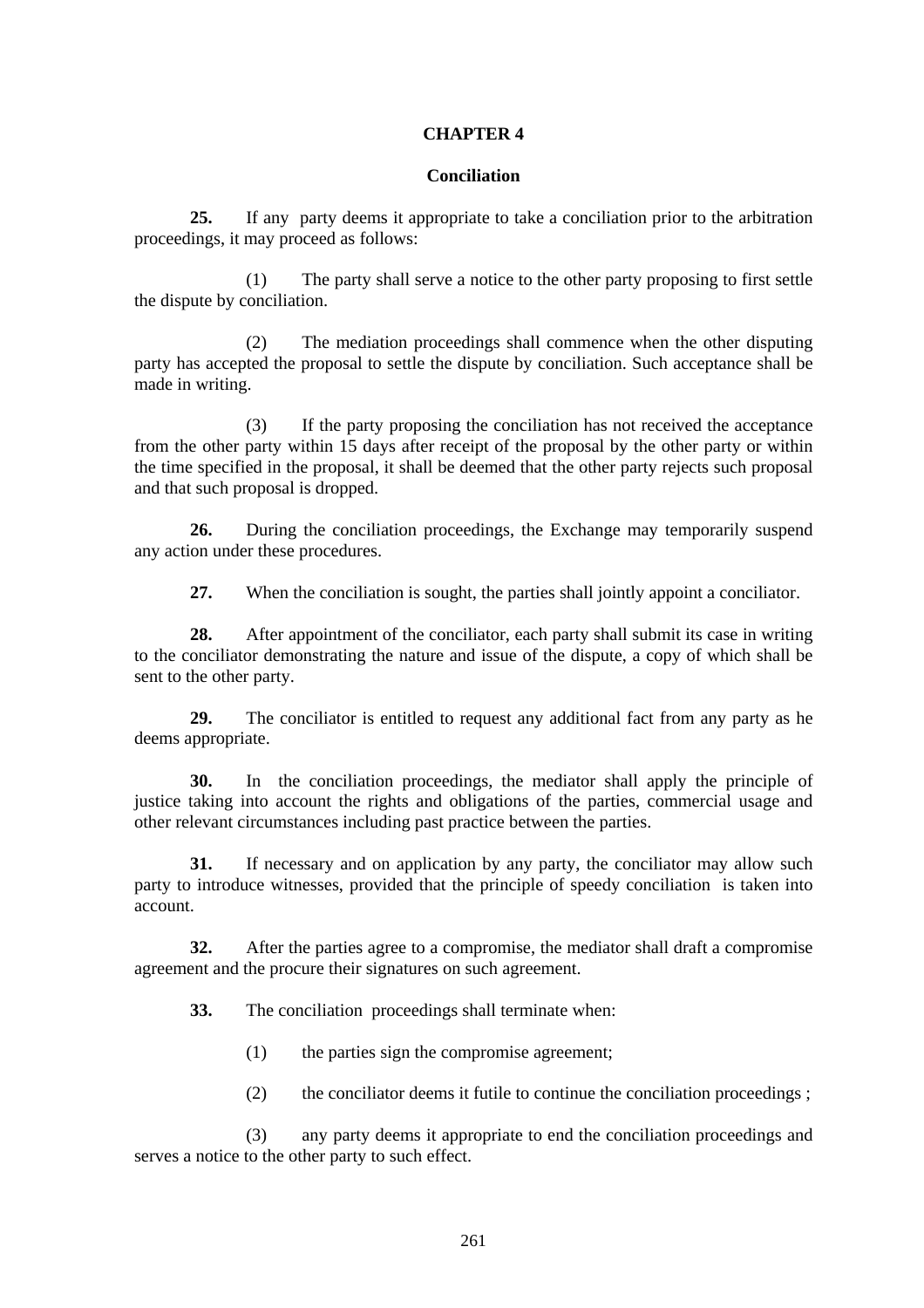**34.** The parties shall not introduce the acknowledgment of the other party or any proposal or opinion of the conciliator as evidence in the arbitration proceedings or in any court.

**35.** The parties shall be equally responsible for the costs of the conciliation, unless otherwise agreed.

The conciliator's fees shall be fixed by the parties and the conciliator.

#### **CHAPTER 5**

#### **Administrative Costs and Arbitrator's Fee**

**36.** The administrative costs for the arbitration proceedings and the arbitrator's fees shall be in accordance with the schedule attached hereto.

# **CHAPTER 6**

#### **Miscellaneous**

**37.** The calculation of the period of time under these procedures shall not include the first day of such period. If the last day of the period is a holiday, the period shall be extended to the subsequent business day.

**38.** The applicant may withdraw its application by submission of a request in writing to the Exchange unless the withdrawal of application is made after the other party has submitted his objection, in which case prior consent of the other party shall be required.

**39.** In case where the parties fails to do any act or to contact the Exchange for a period exceeding 1 year, the Exchange may dispose the case of such party without refunding the administrative costs and arbitrator's fees or any expenses deposited with the Exchange.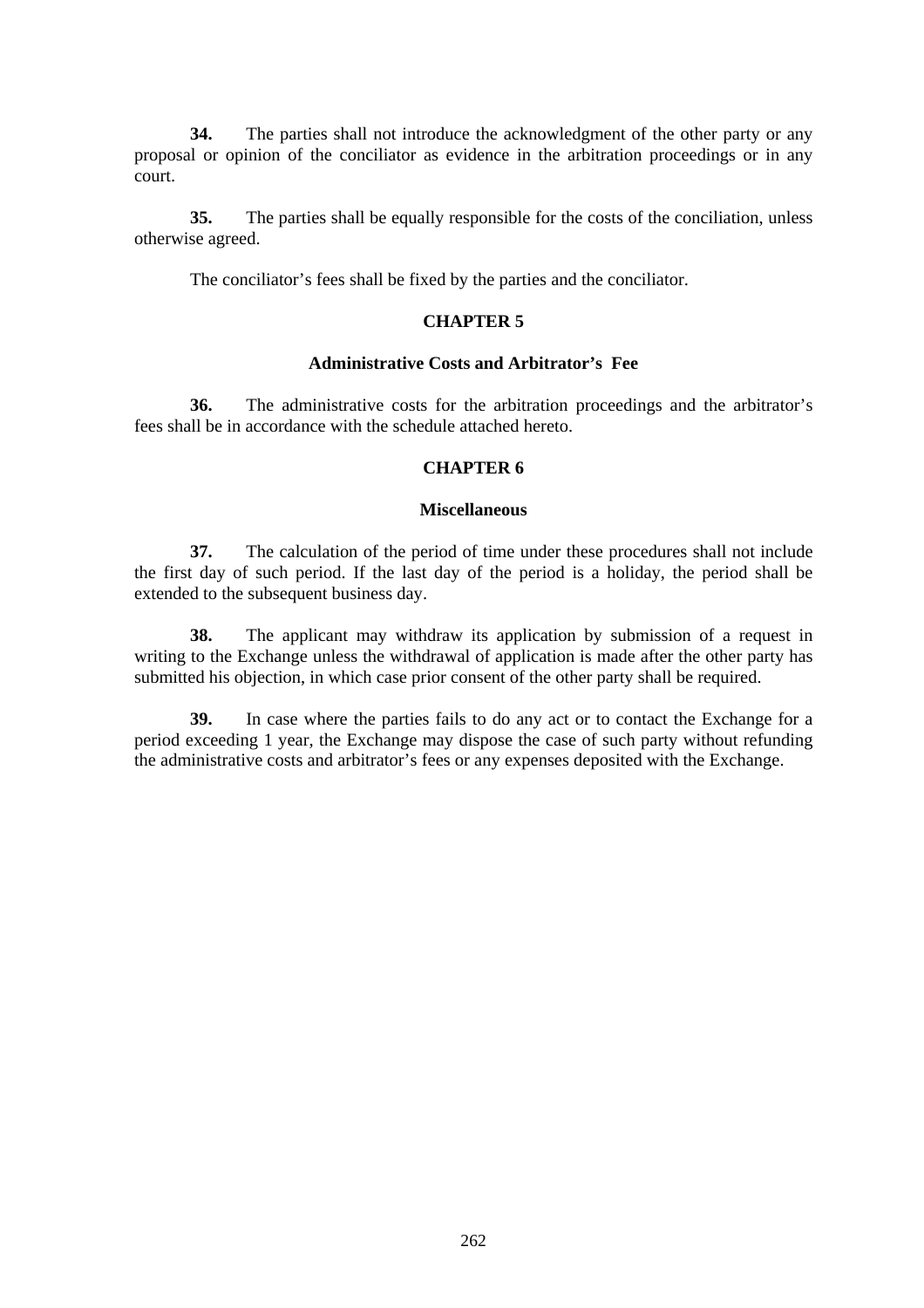# **SCHEDULE OF ADMINISTRATIVE COSTS AND ARBITRATOR'S FEES IN SUBMISSION OF APPLICATION FOR DISPUTE SETTLEMENT BY ARBITRATION TO THE STOCK EXCHANGE OF THAILAND**

1. Rate of administrative costs shall vary according to the amount of claim at the rate of 1 % of the amount of claim, but shall not exceed Baht 10,000.

2. Rate of arbitrator's fees shall vary according to the amount of claim as follows:

| not exceeding Baht 500,000         | $\ddot{\cdot}$       | 2.5% but not less than Baht | 10,000  |
|------------------------------------|----------------------|-----------------------------|---------|
| Baht<br>500,001-1,000,000          |                      | 2\% but not less than Baht  | 12,500  |
| 1,000,001-5,000,000<br><b>Baht</b> |                      | 1.5% but not less than Baht | 20,000  |
| Baht 5,000,001-10,000,000          | $\ddot{\phantom{a}}$ | 1\% but not less than Baht  | 75,000  |
| Baht 10,000,001-50,000,000         | $\ddot{\cdot}$       | 0.5% but not less than Baht | 100,000 |
| more than Baht<br>50 Million       |                      | Baht 250,000                |         |

In the calculation the fraction shall be rounded upward.

3. The Exchange will refund the administrative costs under Clause 1 and the arbitrator's fees under Clause 2 only in the following cases:

 (1) In case where the Exchange returns the application to the applicant following withdrawal of the application by the applicant prior to the time the Exchange sends the application to the other party, or the other party has not agreed to settle the dispute by arbitration, or fails to appoint arbitrators, all administrative costs and arbitrator's fees will be refunded in full.

(2) In the case where the Exchange returns the application to the applicant following withdrawal of the application after the Exchange has sent the application to the other party but before the last arbitrator has been appointed, or in case where mediation proceedings are successful, the arbitrator's fees only will be refunded in full.

4. The arbitrator's fees under Clause 2 shall be chargeable equally to each arbitrator.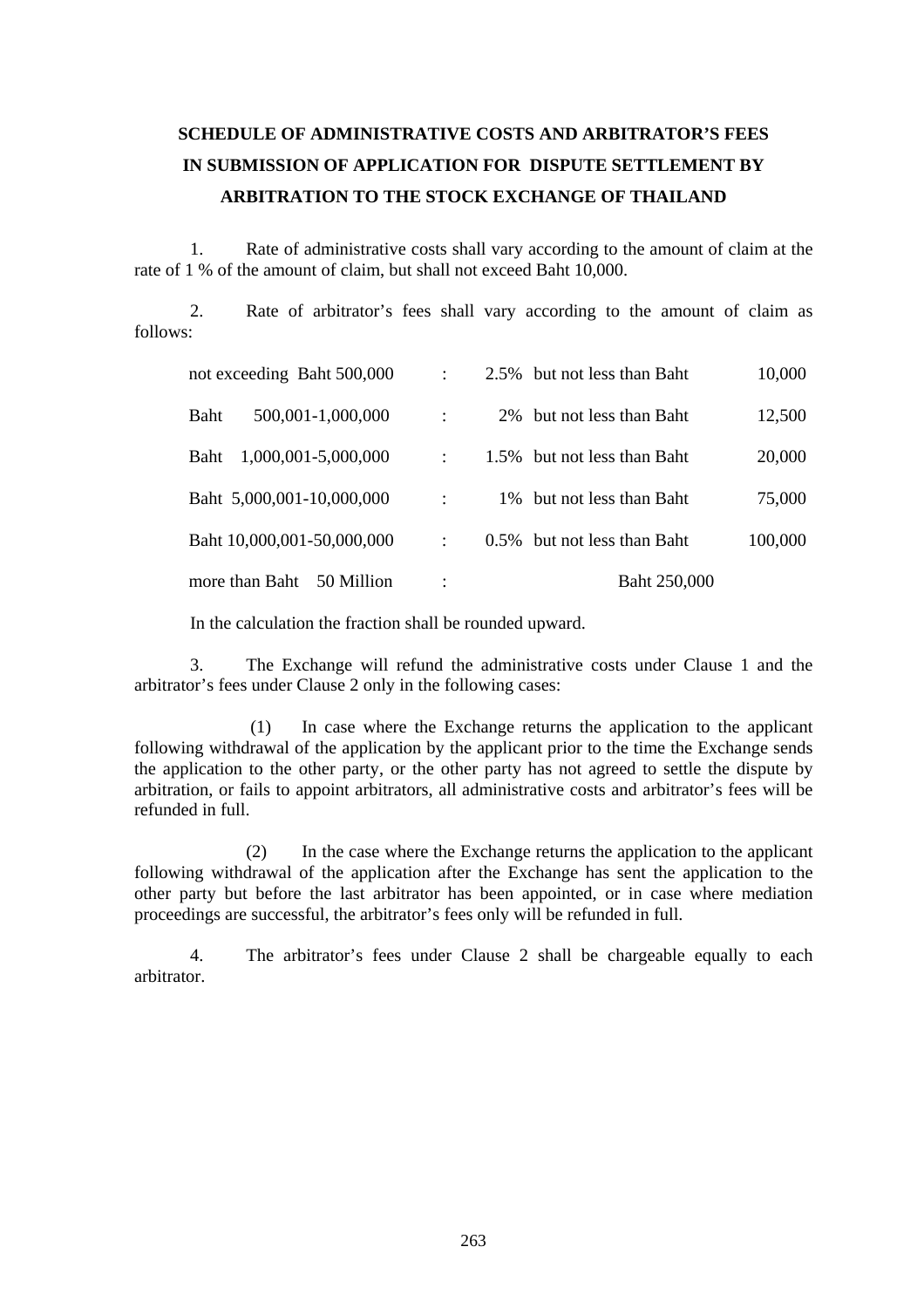| (Or. Kor. 3)                                                                              |                                                                                                                                                                                                                                      |                                                  |
|-------------------------------------------------------------------------------------------|--------------------------------------------------------------------------------------------------------------------------------------------------------------------------------------------------------------------------------------|--------------------------------------------------|
| <b>Application</b>                                                                        |                                                                                                                                                                                                                                      |                                                  |
|                                                                                           |                                                                                                                                                                                                                                      |                                                  |
|                                                                                           |                                                                                                                                                                                                                                      | Red Case number $\frac{1}{2}$ / 19 $\frac{1}{2}$ |
|                                                                                           |                                                                                                                                                                                                                                      | The Stock Exchange of Thailand                   |
|                                                                                           |                                                                                                                                                                                                                                      |                                                  |
|                                                                                           | <b>EXAMPLE 2.1 THE EXAMPLE 2.1 THE EXAMPLE 2.1 THE EXAMPLE 2.1 THE EXAMPLE 2.1 THE EXAMPLE 2.1 THE EXAMPLE 2.1 THE EXAMPLE 2.1 THE EXAMPLE 2.1 THE EXAMPLE 2.1 THE EXAMPLE 2.1 THE EXAMPLE 2.1 THE EXAMPLE 2.1 THE EXAMPLE 2.1 T</b> |                                                  |
| between                                                                                   | The Opposing Party and South Company and South Assembly the Opposing Party                                                                                                                                                           |                                                  |
| Re:                                                                                       |                                                                                                                                                                                                                                      |                                                  |
|                                                                                           |                                                                                                                                                                                                                                      |                                                  |
|                                                                                           |                                                                                                                                                                                                                                      |                                                  |
|                                                                                           |                                                                                                                                                                                                                                      |                                                  |
|                                                                                           |                                                                                                                                                                                                                                      |                                                  |
| Tambol/Kwaeng ____________ Ampher/Khet ______________ Province________ Tel: _________     |                                                                                                                                                                                                                                      |                                                  |
| hereby submit the dispute arising from or relating to the securities trading in the Stock |                                                                                                                                                                                                                                      |                                                  |
| Exchange of Thailand to request dispute settlement by arbitration, with __________ as     |                                                                                                                                                                                                                                      |                                                  |
|                                                                                           |                                                                                                                                                                                                                                      |                                                  |
|                                                                                           |                                                                                                                                                                                                                                      |                                                  |
| Tambol/Kwaeng ____________ Ampher/Khet ____________ Province_______ Tel: ________         |                                                                                                                                                                                                                                      |                                                  |
| As follows :                                                                              |                                                                                                                                                                                                                                      |                                                  |